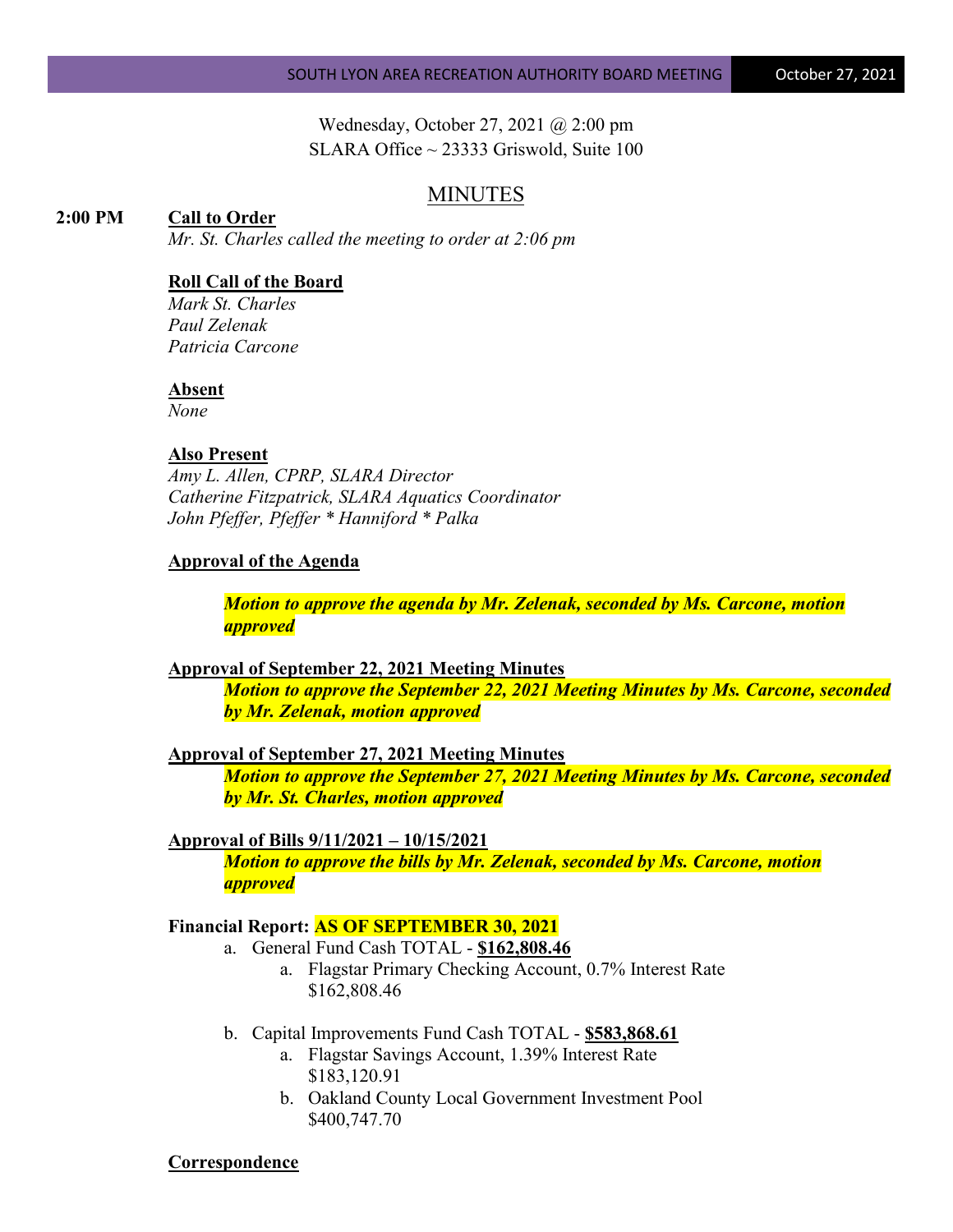### *None*

### **Call to the Public**

*Mrs. Fitzpatrick addressed the board and informed them of her history as a SLARA employee and her desire to change roles in the organization and oversee Enrichment programming.*

#### **I) Old Business**

## **1. SLARA Office Updates**

## **a. Directors Memo**

*Mrs. Allen discussed her Directors Memo with the board. SLARA has hired one part time Administrative Assistant who will be starting in early November. SLARA will continue to advertise and recruit for a second assistant. The Fall Volleyball League is down in registration slightly from last year however the older age groups are actually increasing. The winter brochure will be online on Nov. 29<sup>th</sup> and registration will open Dec.* 6<sup>th</sup>. The annual Pet-parade will be taking place on Oct. 28<sup>th</sup> at the *Downtown Trick or Treating event in South Lyon and we are all very excited about it.*

- **b. Recreation Coordinator salary comparisons**  *The board reviewed the information Mrs. Allen provided.*
- **c. Recreation Coordinator (Enrichment Focus) discussion** *The board discussed the situation and directed Mrs. Allen to present Mrs. Fitzpatrick with an offer.*

### **II) New Business**

- **1. Audit Presentation by Pfeffer \* Hanniford \* Palka**
- **2. Consider Resolution 21-006, to accept the 2020-2021 SLARA FY Audit as presented by Pfeffer \* Hanniford \* Palka**

**Motion by Mr. Zelenak, second by Mr. St. Charles to approve Resolution 21-006 as presented**

| <b>Roll Call Vote:</b> | <b>Aves:</b> | Mr. St. Charles, Mr. Zelenak, Ms. Carcone |
|------------------------|--------------|-------------------------------------------|
|                        | <b>Navs:</b> | <b>None</b>                               |
|                        | Absent:      | <b>None</b>                               |

### **3. SLARA Recreation Coordinator (Sports) 6-month review**

*The board reviewed Mr. Lambregtse's 6-month evaluation and directed Mrs. Allen to make salary adjustments based on the review to take effect with the next payroll. The board also decided that they would complete annual reviews each October.*

## **4. Masking requirements for the pools** *Mrs. Allen confirmed with the South Lyon Schools that masks are required on the pool deck and not allowed in the pool.*

#### **5. SLHS pool construction & Aquatics Programming/Coordinator discussion**

*Mrs. Allen and Mrs. Fitzpatrick presented the board with information about the South Lyon High School Pool construction schedule. Construction will affect pool time allotted for SLARA for lessons and also for South Lyon Aquatics. All groups utilizing the pool will be affected. The construction will continue beginning March for approximately 18 months. Because of this Mrs. Allen does not feel that a full-time Aquatics Coordinator is needed at this time. Mrs. Fitzpatrick and Mrs. Allen presented the board with an alternative plan*